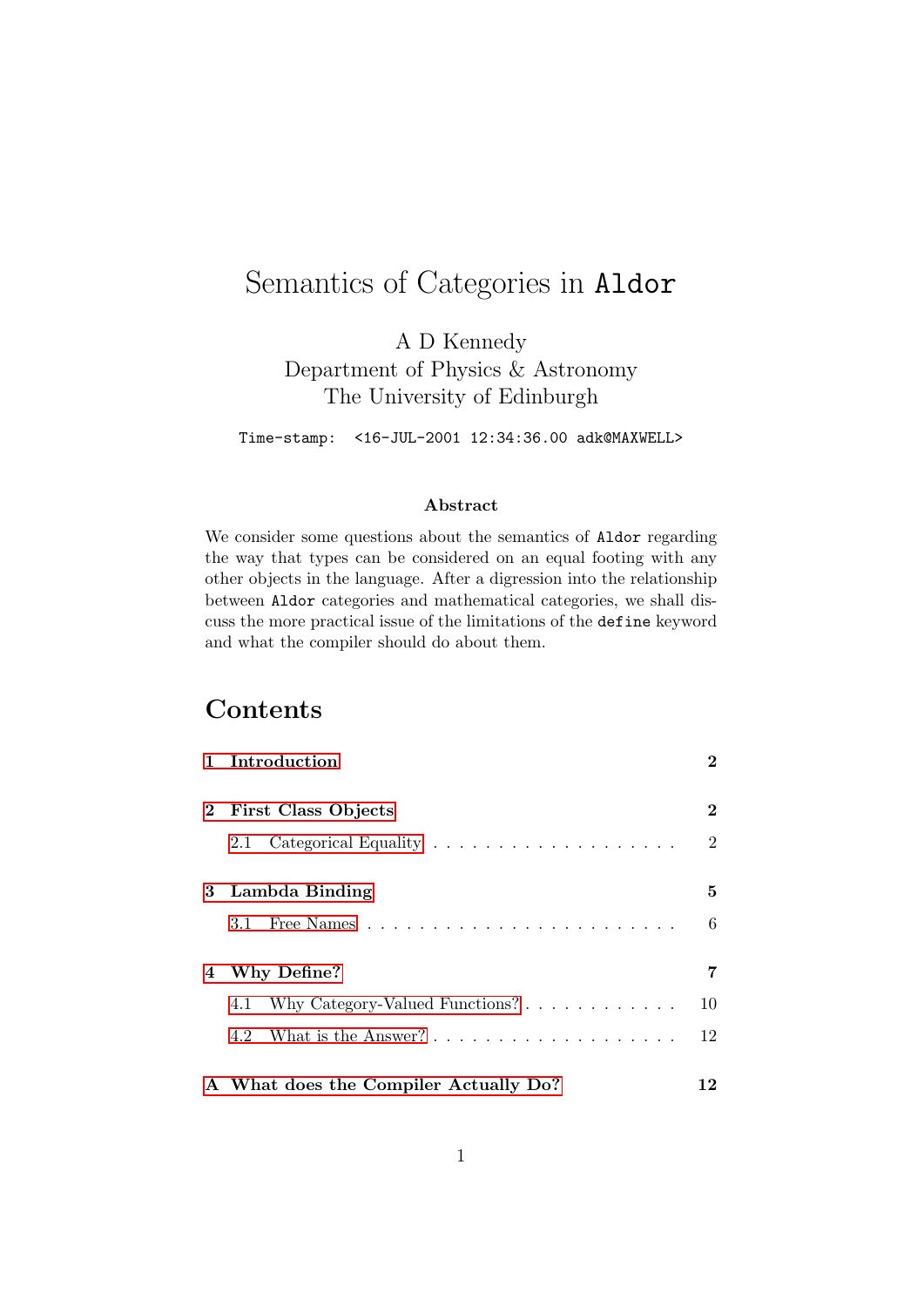### <span id="page-1-0"></span>1 Introduction

Four of the main principles of Aldor are:

- 1. All objects are first class.
- 2. Names are bound to constant values as in  $\lambda$  calculus.
- 3. Types, both domains and categories, are treated in the same way as any other objects.
- 4. All type inferences can be determined at compile time.

We shall consider the implications of these principles.

## <span id="page-1-1"></span>2 First Class Objects

An object is *first class* if its value can be expressed as an anonymous constant expression.

Examples:

```
1@SingleInteger -- is an anonymous integer constant,
(x: SingleInteger): SingleInteger +-> x * x
  -- is an anonymous function constant
  -- (a.k.a. a lambda expression)
with \{+: (\%, \%) \rightarrow \%; inv: \% \rightarrow \% \}-- is an anonymous category constant
add {
  Rep == SingleInteger;
  import from Rep;
  (x: %) + (y: %): % == per((rep x) + (rep y));inv(x: %): % == per(1 / rep x)
  } -- is an anonymous domain constant
```
#### <span id="page-1-2"></span>2.1 Categorical Equality

Although there is no explicit domain which implements categories in Aldor, it is interesting to consider the categorical properties that such a domain would have. In other words, what operations are performed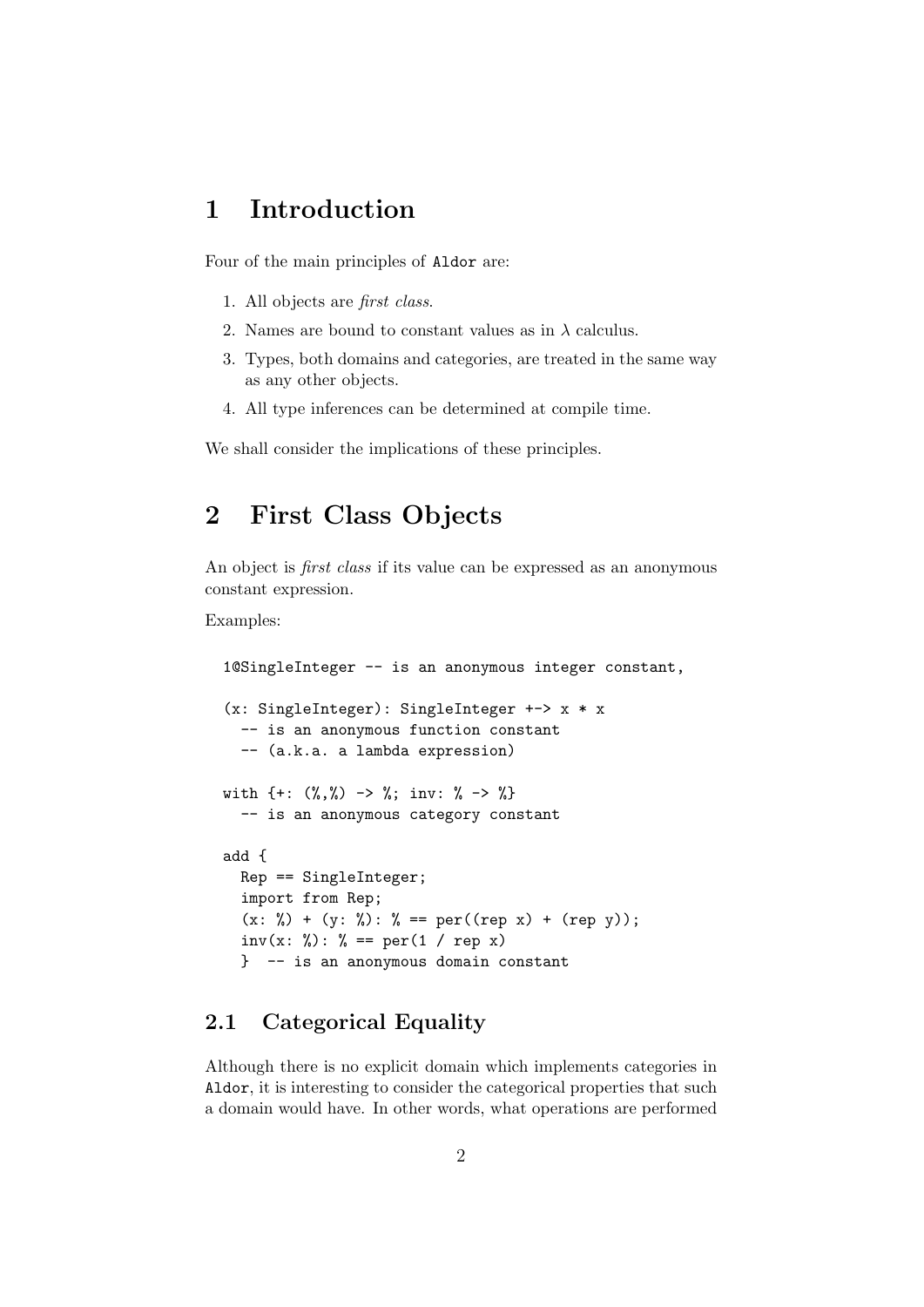on categories by the compiler, albeit implicitly. We may denote some of these as

```
member? : (D: Domain, C: Category) -> Boolean;
= : (CA: Category, CB: Category) -> Boolean
```
for example. Membership is implictly used in verifying type satisfaction, or explicitly by the has operation. Equality of two categories A and B is implicitly defined by considering two domains DA and DB which explicitly assert that they belong to  $A$  and  $B$  respectively. If DA satisfies B and DB satisfies A then the compiler considers A and B to be equal; if not then it considers them unequal.

Since the mathematical meanings of these operations are not computable in general, Aldor implements them in a restrictive way. Category equality is defined to be an equivalence relation  $\equiv$ . If  $=$  represents categorical equality in the mathematical sense, then  $CA =$  $CB \Rightarrow CA \equiv CB$ , but the converse is not necessarily true.

A domain is a member of a category only if it explicitly declares itself to be

 $D$  : Join $(\ldots, C, \ldots)$ 

and not in the mathematical sense of just happening to define all the necessary methods and to satisfy the (implicit) axioms.

The question which concerns us here is the precise definition of categorical equality in Aldor. When should two categories be considered equal to each other? This should be different from the question as to when the compiler consider them to be equal in practice, as otherwise we would have abolished the possibility of compiler bugs by definition.

Obviously, two equal categories must contain the same set of signatures. The order of the signatures is unimportant, but the names associated with each signature are required to be the same. This means that the multiplication operation in the category Group must be called ∗, which is why there is a separate category AbelianGroup which has a multiplication operation called  $+$ , even though logically an AbelianGroup should satisfy Group. This means that a Ring is a Join(AbelianGroup, Group) rather than trying to inherit Group in two different ways.<sup>[1](#page-2-0)</sup>

<span id="page-2-0"></span><sup>&</sup>lt;sup>1</sup>Quite apart from the fact that a Ring is not strictly a Group under multiplication because of the zero element.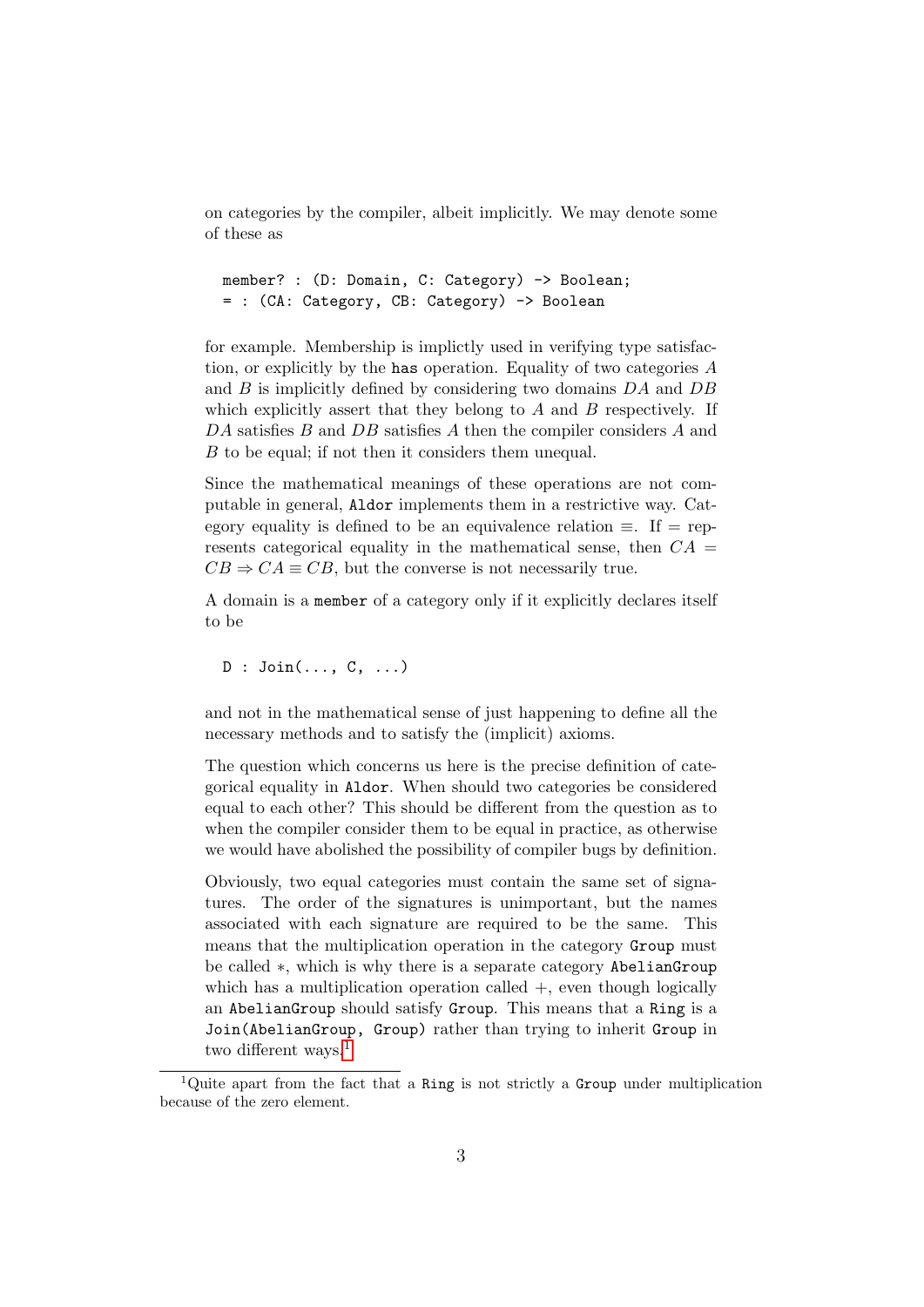Even if two categories containe the same set of signatures they are not mathematically equivalent unless they satisfy equivalent axioms. We alluded to the fact that the equivalence of axiom schema is undecidable before,<sup>[2](#page-3-0)</sup> but Aldor cannot even apply the simpler equivalence relation of the categories having syntactically equal axioms because there is no way of stating the axioms in Aldor. The usual argument for not having a way of expressing the axioms is that there is not very much one can usefully do with them if one had them, so they might as well be relegated to documentation anyhow.<sup>[3](#page-3-1)</sup>

If we were to agree with these two observations then we might conclude that a good definition for categorical equality in Aldor would be that two categories are equal iff they have exactly the same set of signatures with the same names. It is not obvious whether this is the intended definition, or whether a yet more restrictive definition is the goal. For instance, we could define two categories as equal iff they have identical source code, or perhaps identical source code in the same file.

To see why these considerations are not entirely trivial let us ask whether even the last of these putative definition is sufficient. Consider a functor which produces categories, such as

```
F(n: SingleInteger): Category
  == with {dim: SingleInteger == n}
```
Do different evaluations of  $F$  with equal arguments<sup>[4](#page-3-2)</sup> produce the same category? In other words, is  $F(2) = F(1 + 1)$ ? A special case of this arises for nullary functors,

```
F(): Category == with \{\};
random: () -> Boolean; -- randomly true
```
<span id="page-3-2"></span><sup>4</sup>Bear in mind that  $1 + 1$  is not equal to 2 in all categories, and that SingleInteger might not mean what we think it means.

<span id="page-3-1"></span><span id="page-3-0"></span><sup>2</sup>This is also why the Knuth–Bendix algorithm is not an algorithm.

 $3Axioms can be specified as functions with signatures name: Type  $\frac{9}{6} \rightarrow$  Boolean$ which are required to be true for all values of their arguments. Explicitly specifying these functions is one way of (i) including the axioms in the formal specification of a category, and (ii) automatically getting the axioms documented by tools such as Aldordoc. Adding a new keyword axioms with syntactic similarity to default within category definitions might permit the "required to be true for all values of their arguments" quantifier to be made explicit, remove the need for the axiom per se to be specified in a default clause (with the meaningless possibility of overriding it), allow it to be formatted specially in documentation, and save time and space by not requiring any code to be generated for the functions.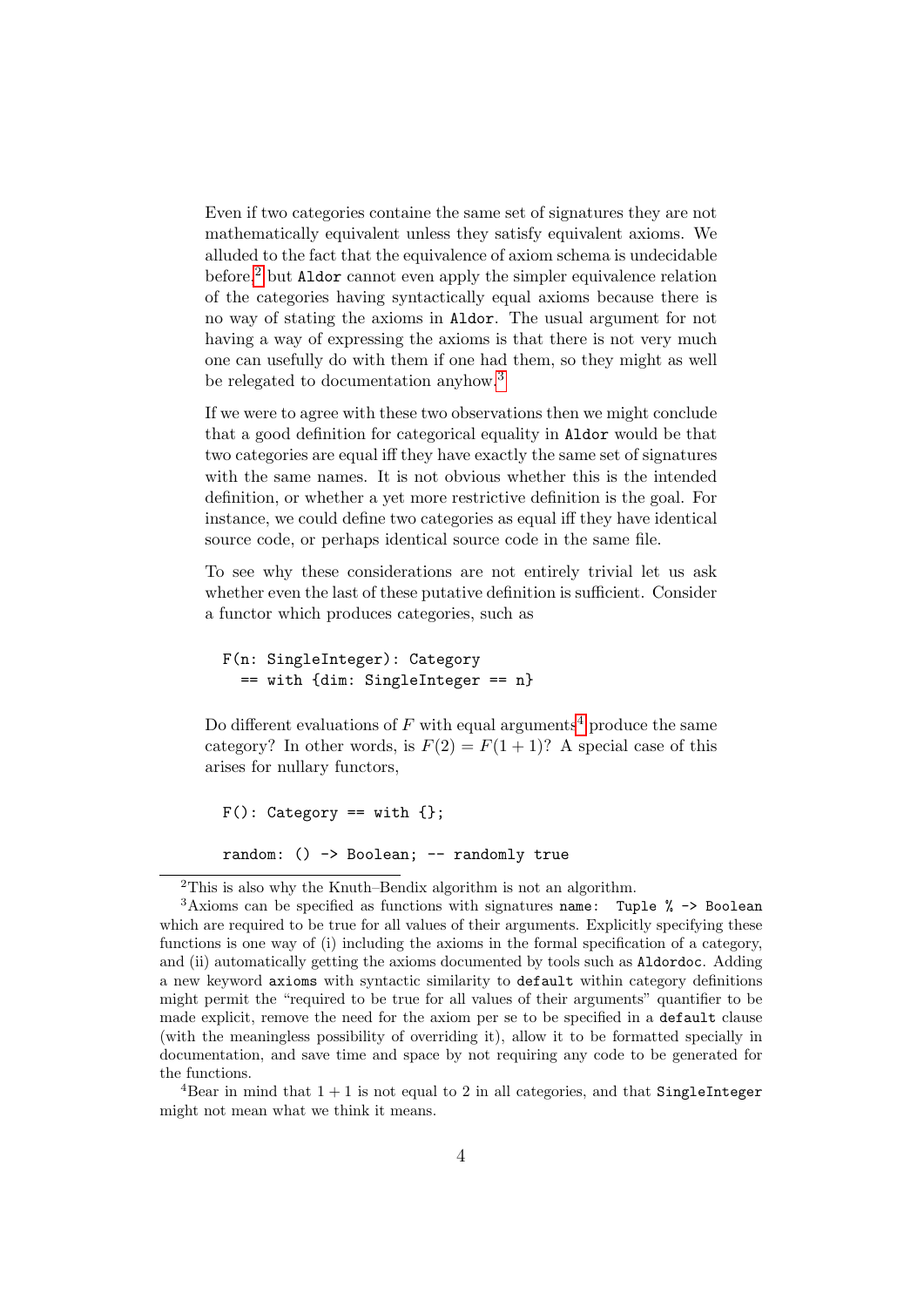```
R(): Category ==
    if random() then
      with {a: SingleInteger}
    else
      with {b: Float}
Is F() = F()? If not, is
  local C: Category == F();
  C = C
```
true? Under what conditions should  $R() = R()$ ?

While we could define categorical equality to always be false this would not be a very useful thing to do, so we need to find a satisfactory nontrivial definition which works for all these cases.

## <span id="page-4-0"></span> $3 \lambda$  Binding

Names may be associated with values (objects) at compile time by declaration. We would like to view a declaration of the form

```
local x: SingleInteger == <value>;
<free expression>
```
as being equivalent to the  $\lambda$  binding

```
((x: SingleInteger): SingleInteger
 +-> <free expression>)(<value>)
```
where the  $\leq$  free expression> is built out of the symbol x and the exports of the domain SingleInteger, such as +,\*,1,0. Its meaning is identical to textually substituting  $\langle$ value> for the symbol x throughout <free expression>. Strictly speaking, we mean that the definition

local x: SingleInteger == <value>

could be replaced by the macro

```
local macro x = (xvalue) @ SingleInteger
```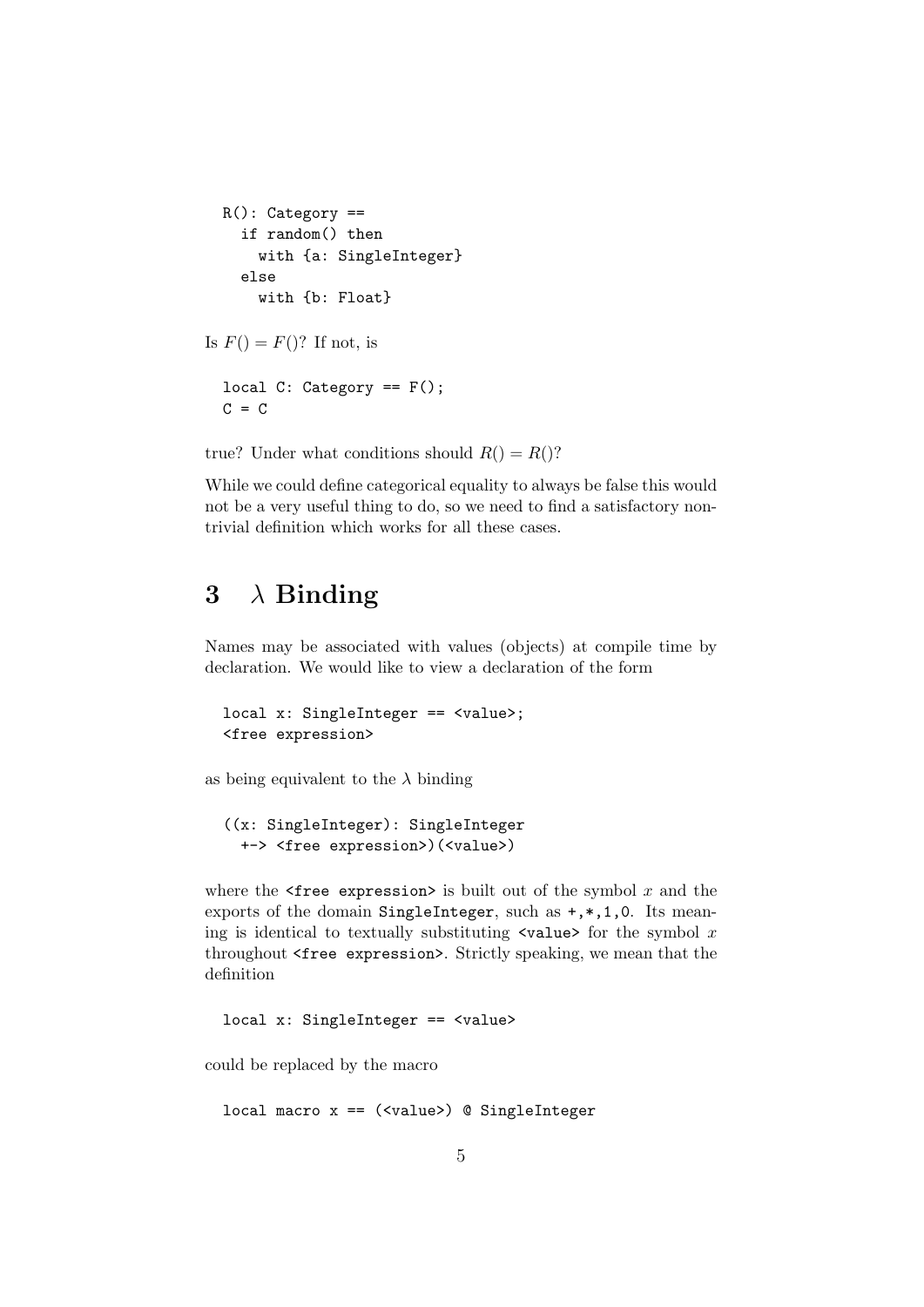ignoring subtleties such as that

```
local x: SingleInteger == 23;
local x: String == "twenty three"
```
cannot be implemented by typeless macro substitution.

#### <span id="page-5-0"></span>3.1 Free Names

This association may be "factored", meaning that the  $\lambda$  expression

```
(x: SingleInteger): () +-> <free expression>
```
may be defined and compiled separately from its application to  $\langle$ value $\rangle$ . If a name is declared to be a dummy argument belonging to some domain in this way then we shall say that the name belongs to that domain. In this case it may be used in any expression built from methods of that domain where an object of type % is required. It is assumed to be a transcendental element of type % in the free construction over the domain).

At first sight this seems to be just a trivial restatement of the previous paragraph where the meaning of  $\text{free expression}$  was defined as a macro, but it is fundamentally different because of the assertion that x is *transcendental* over its domain. Consider the expression  $1/(x - 23)$  to clarify the difference: the  $\lambda$  expression with this body,  $(x:$  SingleInteger): SingleInteger  $\rightarrow$  1/ $(x - 23)$  is perfectly well defined since  $x \neq 23$  by assumption. Nevertheless, a division by zero exception occurs when it is applied to the value 23. in categorical language evaluating the  $\lambda$  expression with the dummy argument  $x$  bound to the value 23 is constructing the image of the expression  $1/(x-23)$  in the quotient domain of free constructions over x modulo the equivalence relation  $x = 23$ . A more subtle example is that

$$
\frac{x-23}{x^2-529} = \frac{1}{x+23}
$$

in the free construction  $\mathbb{Z}(x)$ , and thus the quotient construction could evaluate

```
((x: singleinteger): fraction singleinteger +->
 (x - 23)/(x^2 - 529)(23)
```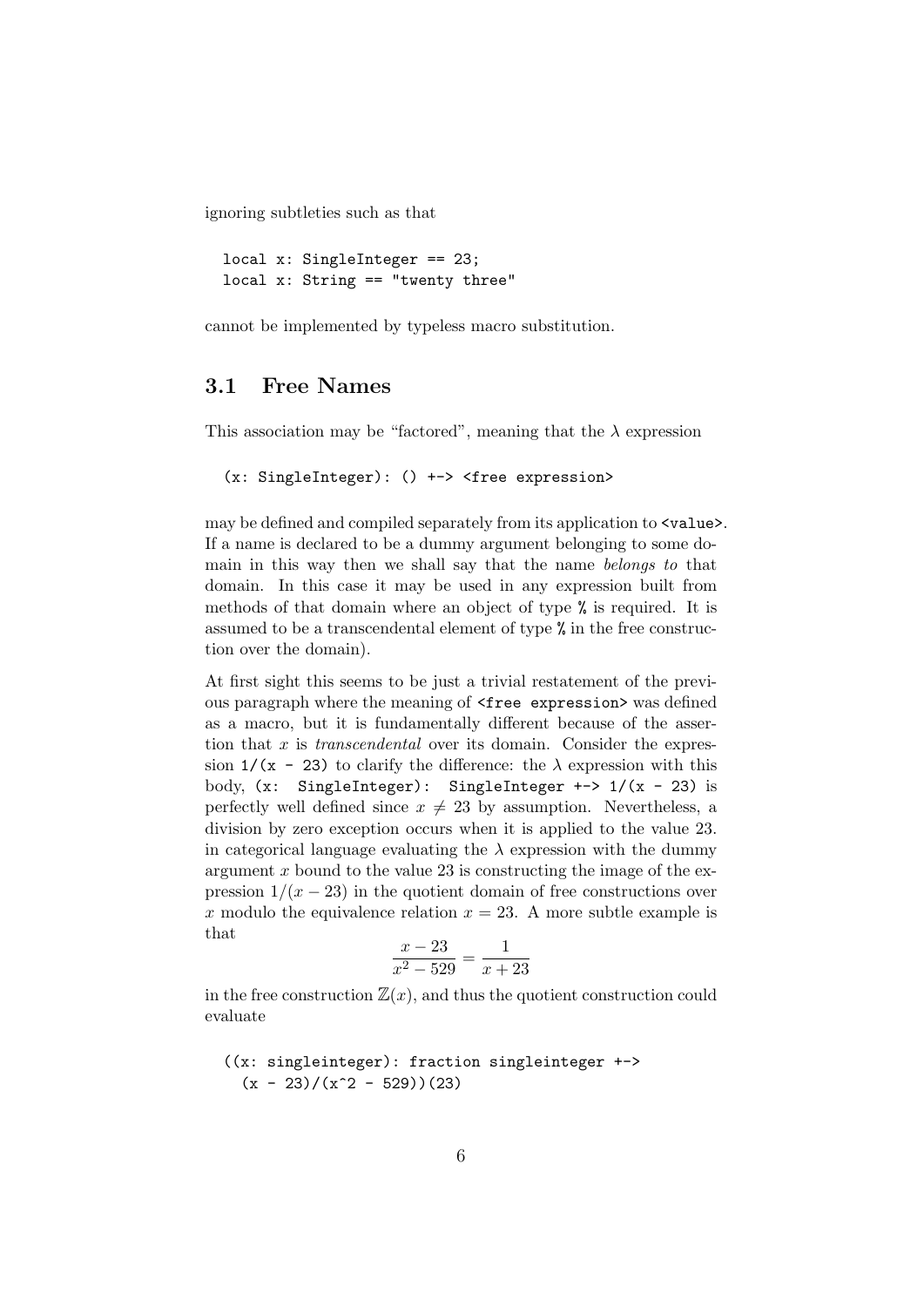to 1/46). Using these semantics would tell us what algebraic simplifications an optimiser should be allowed to do. Of course, in practice the compiler will generate code for the  $\lambda$  expression which will generate a divide by zero exception, so we need to be careful in how we define function evaluation.

Despite these irritating details, the concept of having variables or free names in this form is very attractive. Indeed, it would not be acceptable if we were required to know the value of every variable at compile time. A reasonable desire for semantic uniformity then leads us to want the meaning of an expression to depend only upon the type a variable has been declared to have and not on its value, which we might not yet know.

Let us now see what pitfalls all these reasonable requirements lead us into.

### <span id="page-6-0"></span>4 Why Define?

The basic problem is that if we write

```
Foo: Category == with {baz: SingleInteger}
```
then all we should be allowed to know about Foo is that it is a category, and therefore only methods which explicitly act on categories can use it (e.g., the Aldor built-in has). If we want to write the natural statement

```
Bar: Foo == add {baz: SingleInteger == 23}
```
then because Foo: Category the forgetful functor is applied to the domain produced by the add clause (which wants to export the signature baz: SingleInteger, i.e., it has the fully-qualified value of add baz: SingleInteger == 23 @ with baz: SingleInteger) to produce a domain with no visible exports. This is a problem, as we presumably hoped to do something with Foo, having gone to the trouble of defining it.

Aldor tries to solve this problem with the define keyword, which declares that the value of the assignee is made visible. In the case of the preceding example this means that if we write

```
define Foo: Category == with {baz: SingleInteger}
```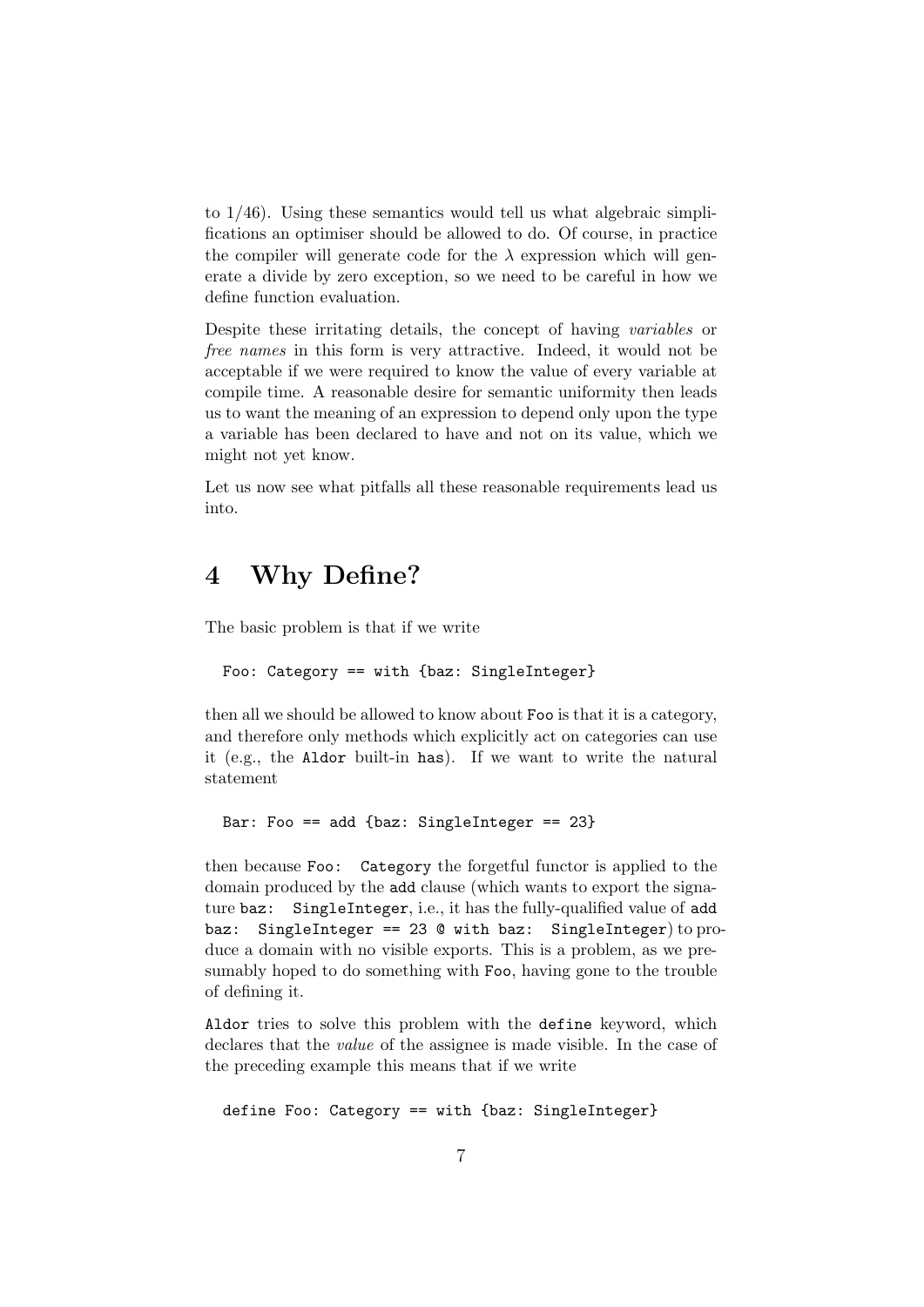then when Foo is mentioned on the right hand side of the : (element of) operator its value is visible. This means that

Bar: Foo == add {baz: SingleInteger == 23}

will now use the value of  $\text{Foo}$  — namely, the constant category with Baz: SingleInteger — rather than its type (Category), and hence the signature baz: SingleInteger will be visible in the domain Bar.

Unfortunately this just hides the problem under the rug. We wanted the references to the variable Foo to depend only on its type and not its value because its value might not be known if it occurs as a "factored  $\lambda$  binding". The problem crawls out from the other end of the rug when we consider dependent types.

Consider the anonymous function

(D: Group,  $x: D$ ):  $D$  +->  $x * x$ ;

At compile time we do not know the value of the actual arguments D and x, but we do know that the type of  $D$  is the category Group (strictly speaking, the category constant assigned to the name Group), and that of  $x$  is  $D$ . We cannot require that the value of the right hand side of the : operator be used because it is not known at compile time (or possibly ever) in this case.

If we were to try an extra level of dependency, as in

(C: Category, D: C, x: D): D +-> ???

then we cannot contruct any interesting body (the body  $x$  itself is not very interesting): the dependency of types is a kind of homological functor.

The define keyword has no useful definition in the case of dependent types because there is no value to make visible, so we can recast our original problem in such a way that there is still a problem:

```
((Foo: Category, Bar: Foo): SingleInteger +-> baz)
  (with {baz: SingleInteger},
  add {baz: SingleInteger == 23})
```
We would like this to be semantically equivalent to binding the names Foo and Bar locally,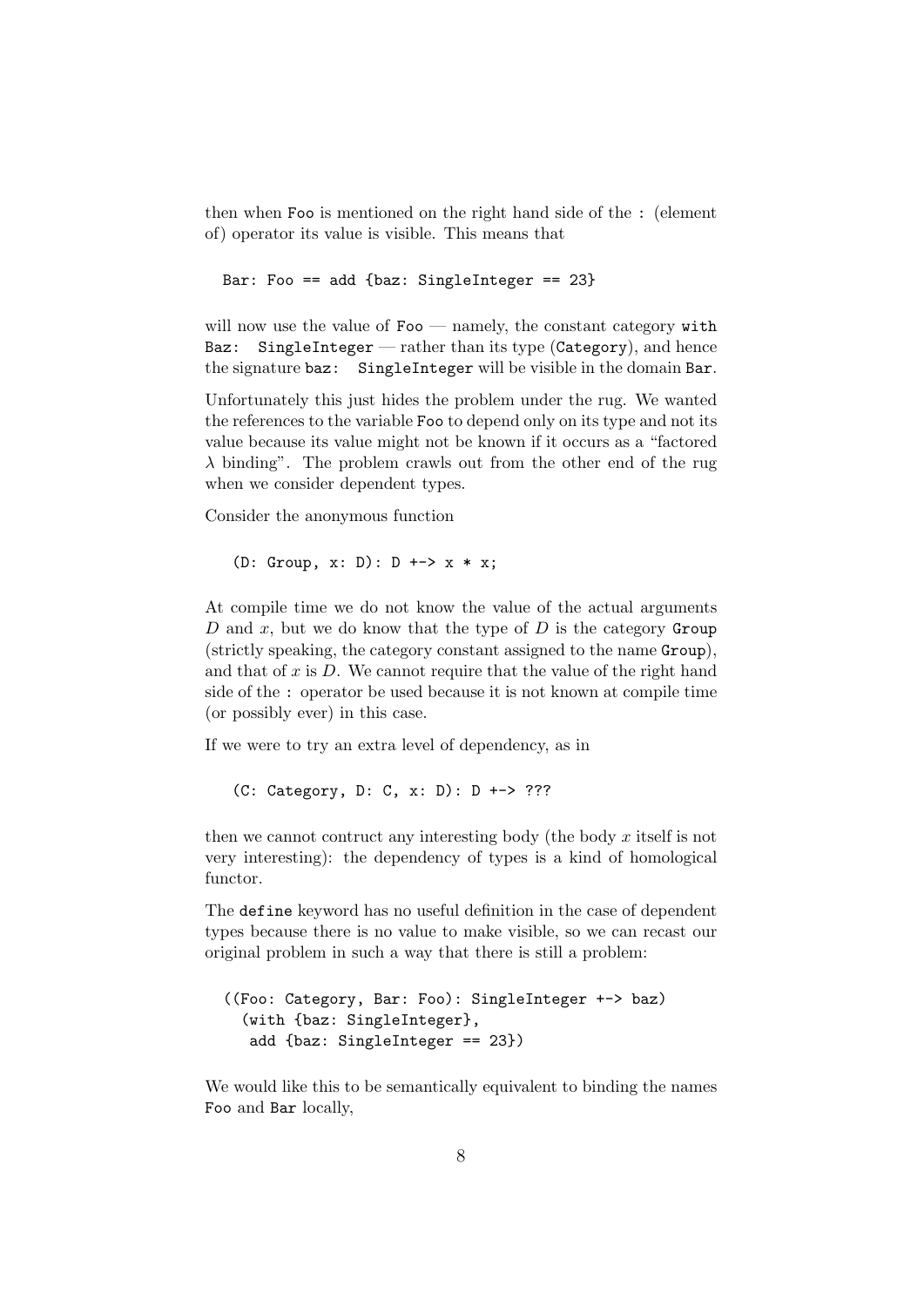```
(): SingleInteger +-> {
 Foo: Category == with {baz: SingleInteger};
 Bar: Foo == add {baz: SingleInteger == 23};
 baz }
```
but what must we write to obtain the equivalent of

```
(): SingleInteger +-> {
 define Foo: Category == with {baz: SingleInteger};
 Bar: Foo == add {baz: SingleInteger == 23};
 baz }
```
bearing in mind that the definition

```
fizz ==(Foo: Category, Bar: Foo): SingleInteger +-> baz
```
and its application

```
fizz(with {baz: SingleInteger},
     add {baz: SingleInteger == 23})
```
may appear in separately compiled modules?

We could give up the elegant identification of the binding of local variables with that of dummy arguments, i.e., that

```
a: SingleInteger == 43;
print("sin(\tilde{a}) = \tilde{a}, whereas exp(\tilde{c}2) = \tilde{a}\tilde{a}")
   (\langle \langle \sin a, \langle a, \sin a \rangle)
```
means the same as

```
((a: SingleInteger): () ==print("sin(\tilde{a}) = \tilde{a}, whereas exp(\tilde{c}2) = \tilde{a}\tilde{a}")
     (\langle \xi \sin a, \xi \sin a \rangle) (43)
```
but not only is this inelegant but it also does not rid of the underlying problem, which is that the value associated with a name might not be known at compile time.

On the one hand consider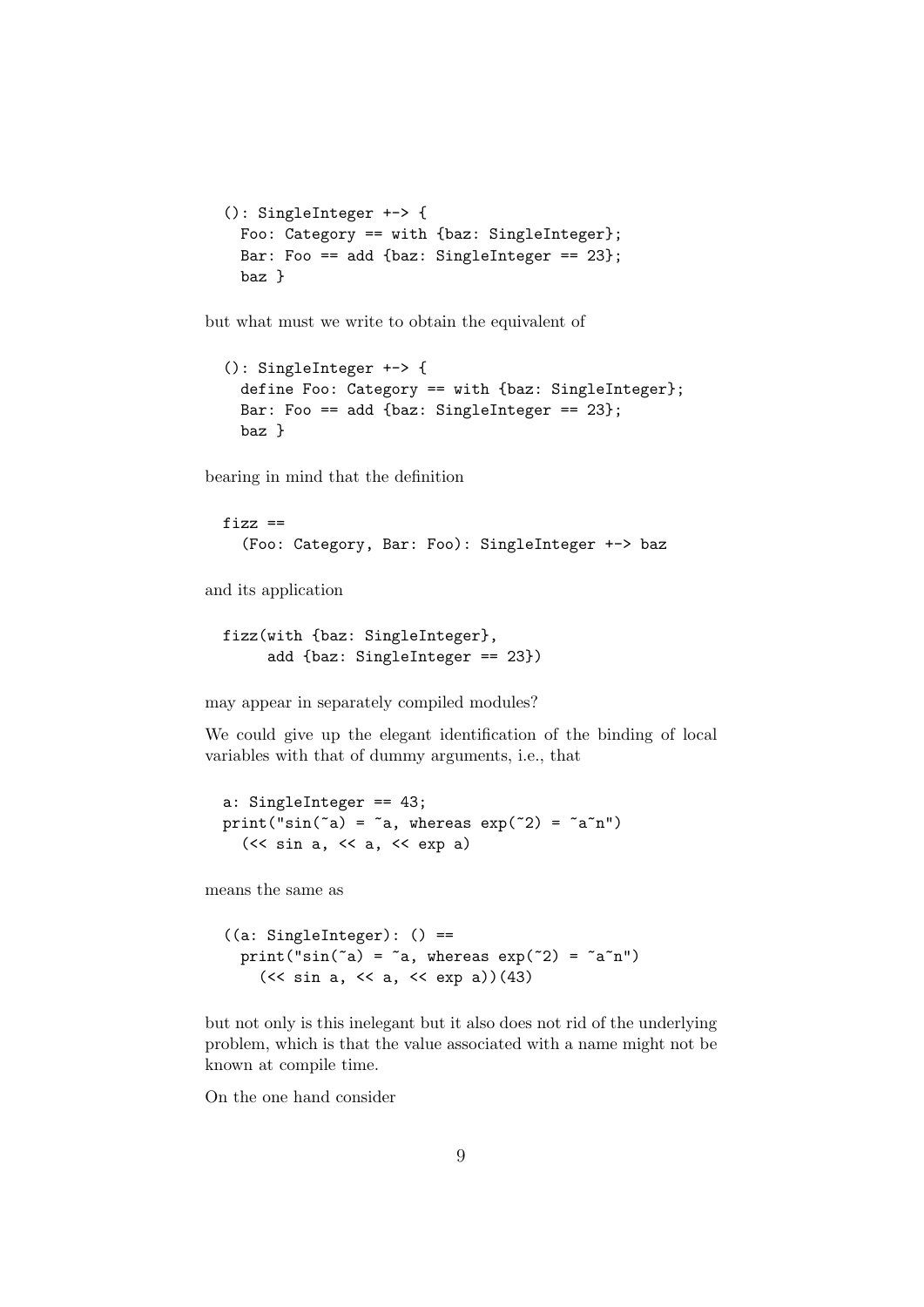```
define Foo: (): Category ==
  if godel?()
    then with {baz: SingleInteger}
    else with {};
Bar: Foo() == add \{baz: SingleInteger == 23\};
```
where godel? is a function whose insides we do not want to mess with. Does the use of define require that all functions appearing on the right hand side are not only computable but are also computed? Is the following legal?

```
import from OperatingSystemInterface;
define Foo: (): Categorical =if getenv("BAZZIT") = "YES"
  then with {baz: SingleInteger}
  else with {};
Bar: Foo() == add \{baz: SingleInteger == 23\}
```
#### <span id="page-9-0"></span>4.1 Why Category-Valued Functions?

On the other hand, there are examples where we want to have categoryproducing functions. The following is an example where we want to extend any category C to a new category which has an additional export:

```
Complete(C: Category): Category ==
  C with {floop: Integer -> %}
```
The problem is that when we try to use this

bar: Complete Ring == Integer add {floop(i: Integer):  $% ==$  sample + i}

or even the more explicitly defined

```
define Foo: Category == Complete Ring;
bar: Foo ==
  Integer add \{floop(i: Integer): % == sample + i\}
```
the compiler has to invoke the function Complete at compile time so that it can determine the value of the exported category in order to tell whether floop is exported or not.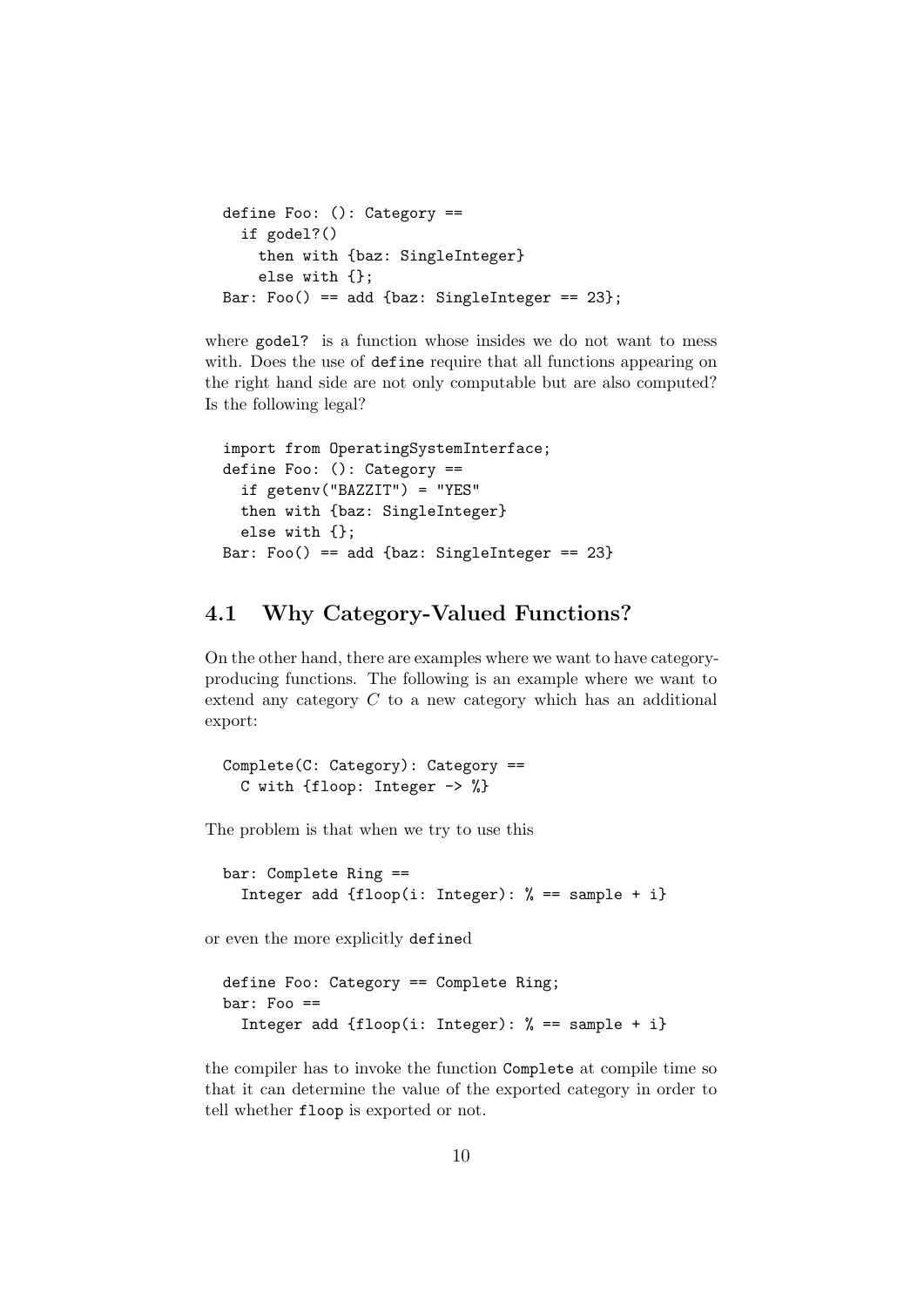What does the Complete functor defined above buy us over using the anonymous Category constant

C with {floop: Integer -> %}

directly? What is wrong with writing

```
bar: Ring with {floop: Integer \rightarrow %} ==
  Integer add \{floop(i: Integer): % == sample + i\}
```
and avoiding all of these problems?

The reason becomes clearer if we consider what the Complete functor was really meant to do originally: instead of taking a category and joining the new export floop: Integer -> % to it it was meant to take a category-valued functor and add the new export to its value.<sup>[5](#page-10-0)</sup> The original definition was something like

```
Complete: (Tuple Type -> Category)
  -> (Tuple Type -> Category)
```
where the idea as to start with a functor like

LinearSpace: Field -> Category

and produce

```
Complete(LinearSpace):
  (Field, OrderedField) -> Category ==
    (F: Field, R: Ring): Category +->
      LinearSpace(F) with {floop: R -> %}
```
The correct syntax and semantics for doing this in Aldor is unclear. In principle there ought to be a way of getting hold of the domain and codomain of a mapping (i.e., given  $f : A \rightarrow B$  there should be some way of obtaining dom f and cod f), and there should be some operations for assembling bigger Tuples from smaller ones.

At present we partially circumvent these problems by defining Complete as a macro, but this is unsatisfactory because

1. It is not strongly typed, so we could not overload it if for some bizarre reason we wanted to.

<span id="page-10-0"></span><sup>5</sup>The exports to be added were a little more interesting too.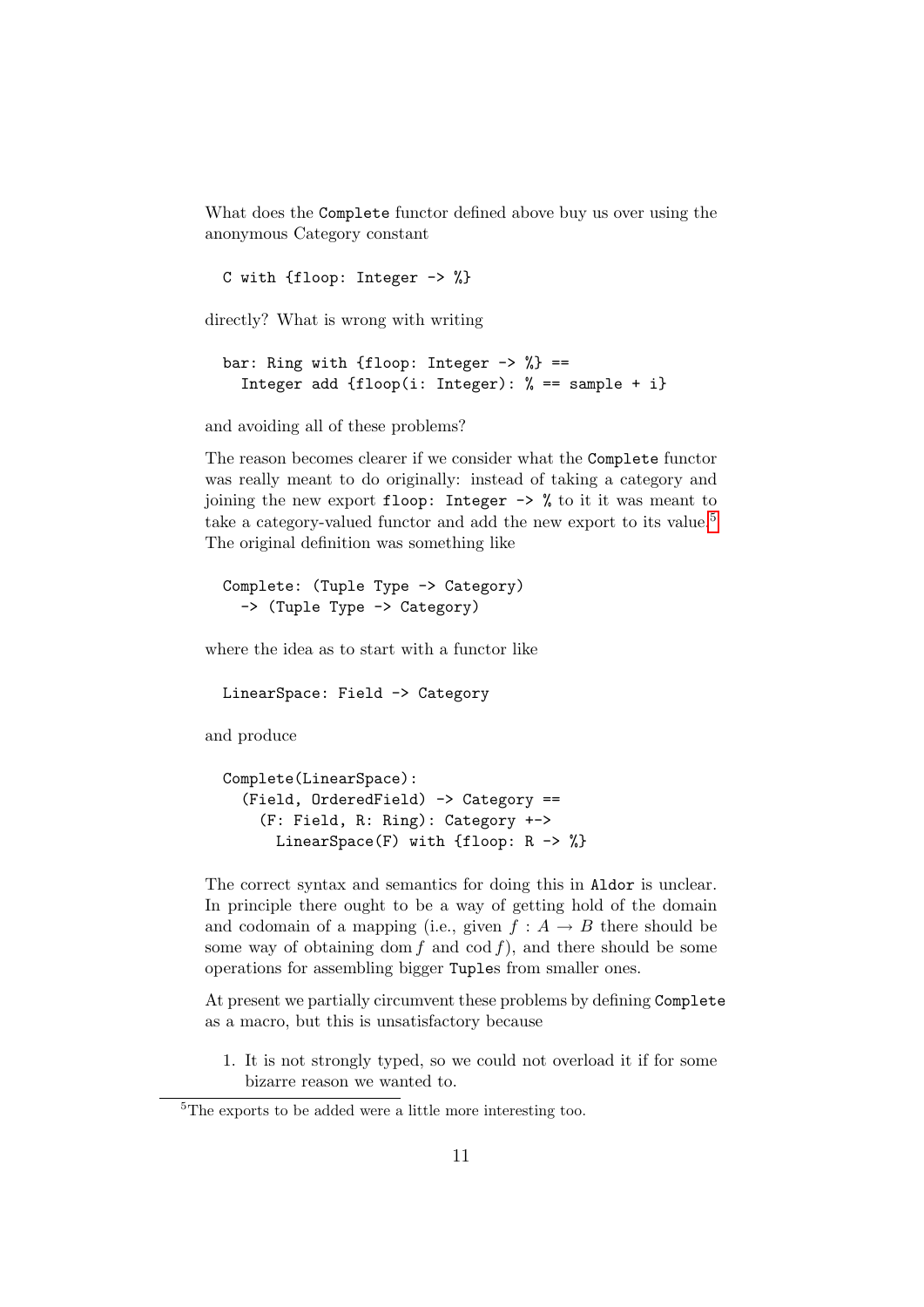- 2. The semantics of exporting macros into libraries is obscure (can they be imported or do they have to be #included?)
- 3. We still cannot get Complete to be a map from functors to functors.
- 4. Semantic errors in a macro definition produce error messages when the macro is expanded rather than when it is defined, which can be confusing.

In any case, surely the purpose of Aldor is to get the syntax and semantics of second-order types correct; after all, everything can always be expressed using macros and assembler!

#### <span id="page-11-0"></span>4.2 What is the Answer?

The only solution to this dilemma seems to be to extend the meaning of define to insist that all function occuring within the scope of a define construct must be evaluatable (and presumably will be evaluated) at compile time, but the concept of "evaluatable" would need to be defined carefully (are recursive functions allowed, for instance?).

The main objection to this is that it becomes rather ad hoc, and falls short of the simple and elegant mathematical model which Aldor purports to have, but there seems to be no other reasonable way of simultaneously satisfying the four principles listed in the introduction.

# <span id="page-11-1"></span>A What does the Compiler Actually Do?

This appendix is Tom Ashby's notes on what the Aldor compiler currently does regarding category-valued functions and define keywords.

```
#include "axllib"
-- Example 1
define A : Category == IntegerNumberSystem with;
a : A == Integer add;i : a := 14;
```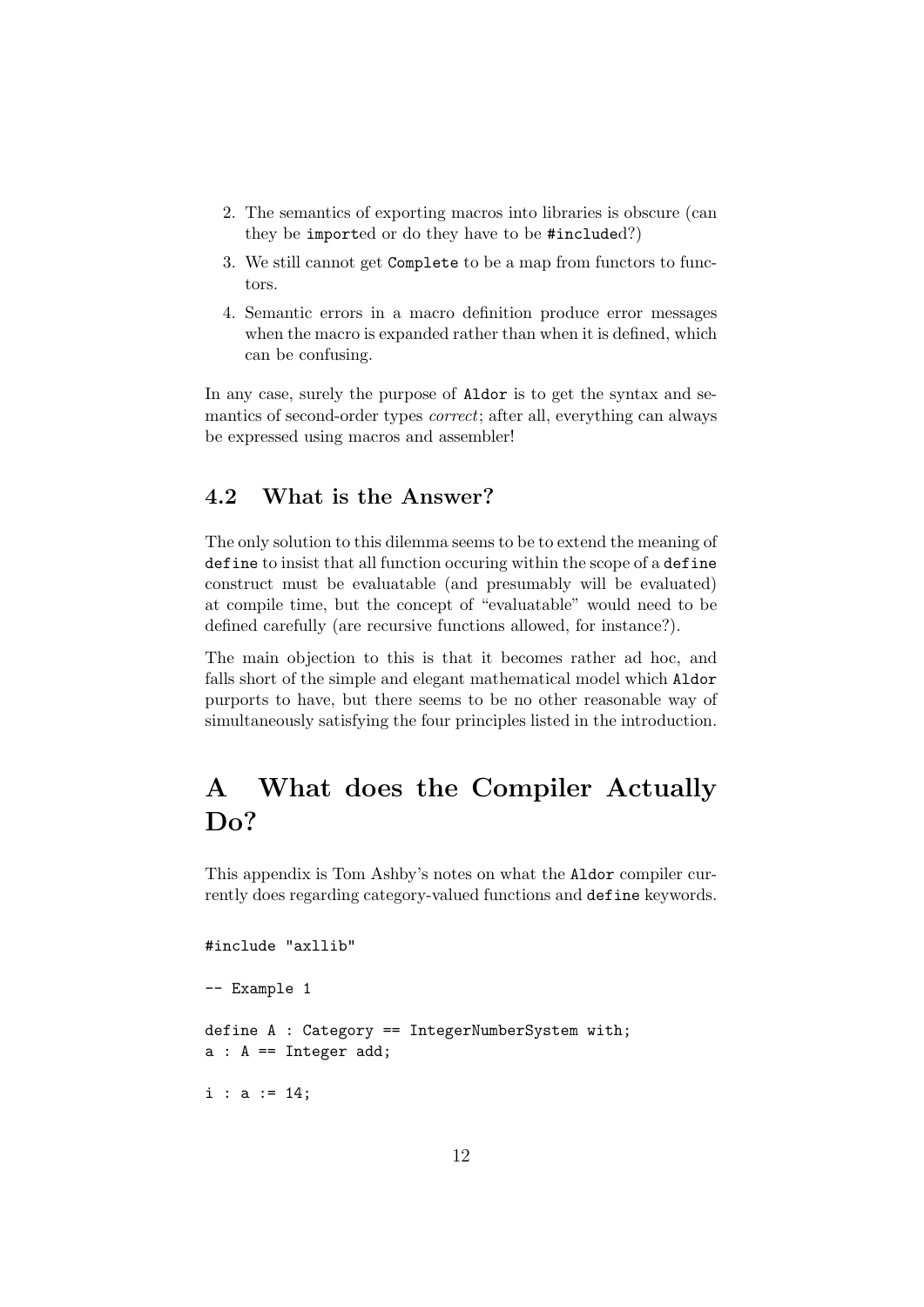This first example shows the standard way of constructing a new category. Note that the value of the constant  $A$  in the domain Category (i.e., a with expression defining some exports) is used to constrain the type of the domain a.

```
#include "axllib"
-- Example 4
define Apple: Category ==
  IntegerNumberSystem with {Apple?: % -> Boolean};
apple: Apple ==
  Integer add {Apple?(a: %): Boolean == false};
z: apple := 20;
```
The fourth example demonstrates something that is conceptually identical, but involves the addition of an export to the original category.

```
#include "axllib"
-- Example 3
define BananaFunctor(C: Category): Category ==
  C with {Banana?: % -> Boolean}
define BananaINS ==
  BananaFunctor(IntegerNumberSystem);
BananaInteger: BananaINS ==
  Integer add {Banana?(i: %): Boolean == false;}
-- The compiler yacks at this:
-- banana : BananaInteger := 12;
```
The third example presents an alternative way of achieving what the fourth example does, but using a function to construct the category with the extra export. In terms of the function it makes sense to handle the category purely in terms of its type (i.e., a member of  $Categoricality$ ) using the standard abstraction mechanism  $-$  that is, the type supports Join and with operations and the value is irrelevant. However, the value returned from the function (and thus the type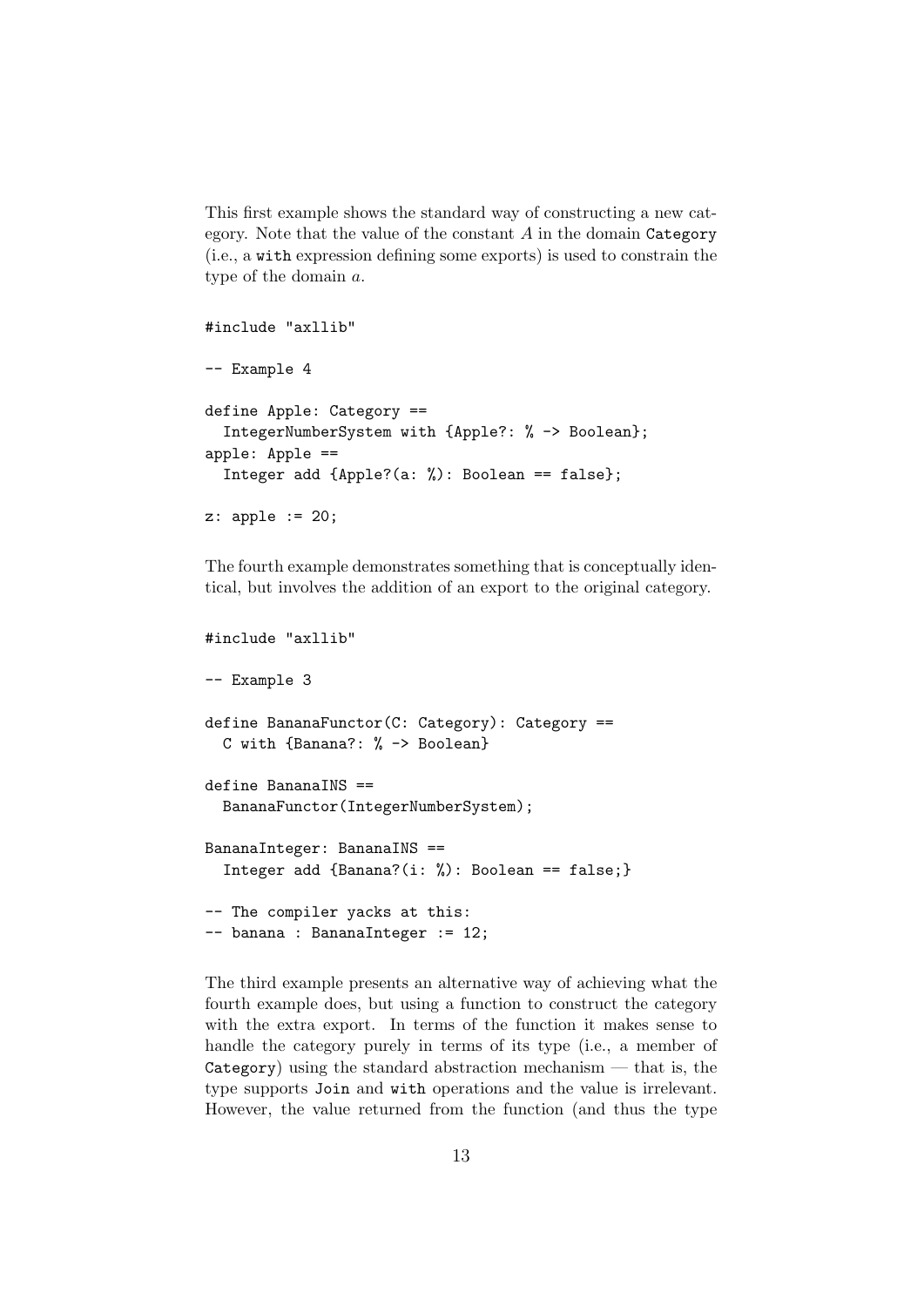of BananaInteger) is not available at compile time without in some sense calling the function then. Thus we have only the return type of the function available, so the type of BananaInteger is obscured.

The root of the issue here seems to be a tension between the first class nature of categories and the type system. Does it make any sense to have first class categories if you cannot do anything with them? Also, as the language now stands, there appears to be an inconsistency between the declaration of categories (when constrained by :Category) as locals, and the view of locals being simple function  $a$ pplications — i.e., it should be possible to replace local definitions with an anonymous function that achieves the same result. This is merely an extrapolation of our original issue — consider the function version of example 1:

```
( (A:Category, a:A):() \rightarrow > {i : a := 14; ()} )(IntegerNumberSystem, Integer)
```
which currently causes the compiler to complain. The implicit import from in example 1 is causing compile time evaluation in its commonest form and providing a meaning for the literal 14. As it now stands, the compiler ignores the define keyword. I am assuming that it is intended to indicate that the value associated with the identifier can be used (in this case to provide the type of another value) rather than just treating it as a black box with a type — that is the following two lines are intuitively the same:

```
define A:Category == with \{ \ldots \}A == with \{...\}
```
In a similar vein, it may be an idea to make with expressions generative. This would then sidestep the question of equality of categories, in that automatically any instance of a with expression, whether it had the same exports as another or not, would not be equal to it. This ties in with the fact that domains are not members of named categories unless they specifically join, as it were.

```
#include "axllib"
```

```
-- Example 2
```

```
Functor(C:Category):Category == C with;
define B : Category == Functor(IntegerNumberSystem);
```